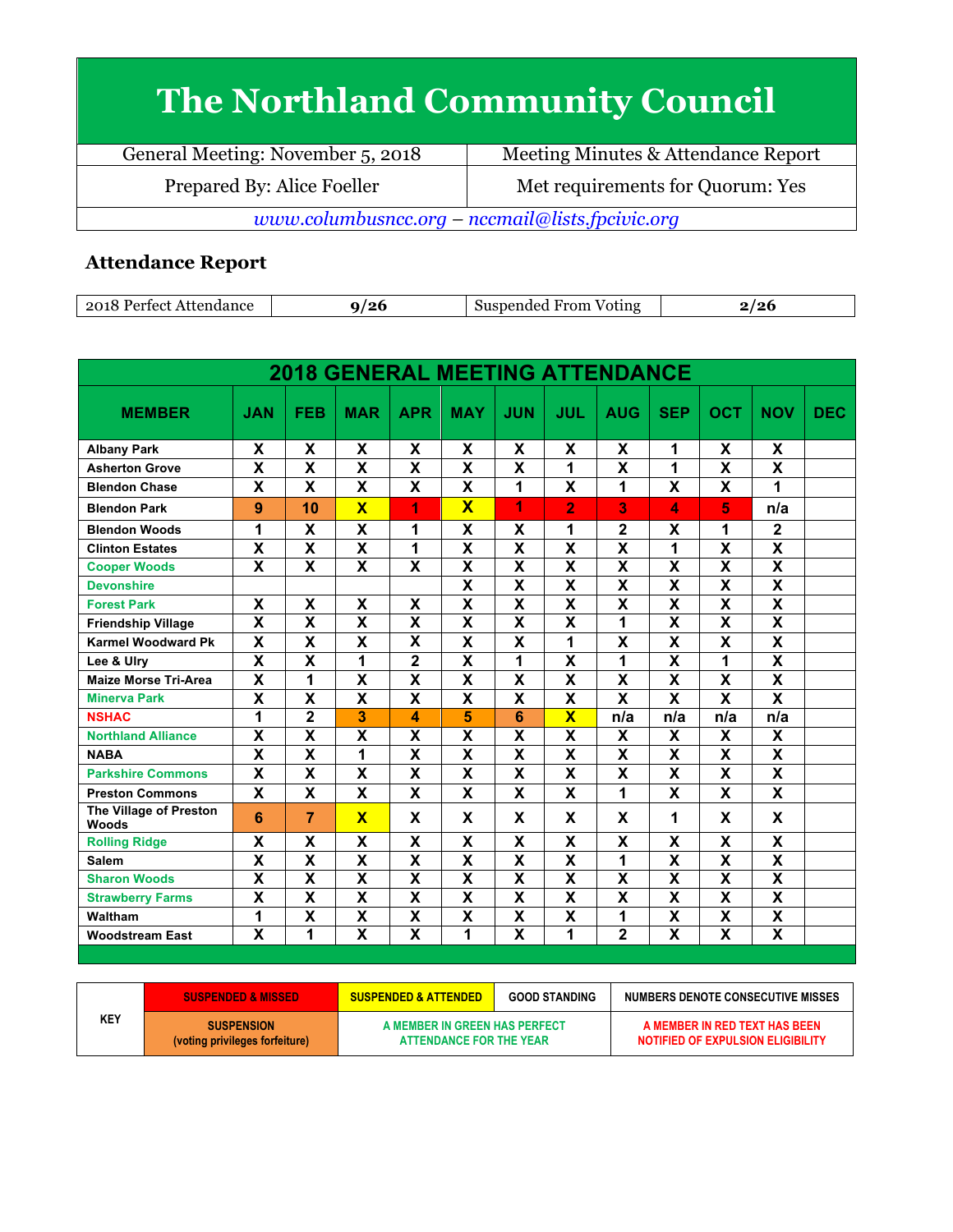| <b>Roll Call</b>                                                                        | Roll was taken. See above chart for details.<br>$\bullet$                                                                                                                                                                                                                                                                                                                                                                                                                                                                                                                                                                                                                                                                                                                                                                                                                                                                                                                                       |
|-----------------------------------------------------------------------------------------|-------------------------------------------------------------------------------------------------------------------------------------------------------------------------------------------------------------------------------------------------------------------------------------------------------------------------------------------------------------------------------------------------------------------------------------------------------------------------------------------------------------------------------------------------------------------------------------------------------------------------------------------------------------------------------------------------------------------------------------------------------------------------------------------------------------------------------------------------------------------------------------------------------------------------------------------------------------------------------------------------|
|                                                                                         | <b>Liaison Reports</b>                                                                                                                                                                                                                                                                                                                                                                                                                                                                                                                                                                                                                                                                                                                                                                                                                                                                                                                                                                          |
| <b>Columbus Fire Department</b><br>Station 24                                           | No report<br>$\bullet$                                                                                                                                                                                                                                                                                                                                                                                                                                                                                                                                                                                                                                                                                                                                                                                                                                                                                                                                                                          |
| <b>Columbus Police Department</b><br>Officer Scott Clinger<br><b>Officer Larry Geis</b> | 6:30p Hunan House Third Tuesday of December (18th) is the<br>$\bullet$<br>annual gathering for community safety volunteers.<br>Keep your items locked up and keep your car empty. If you<br>$\bullet$<br>go shopping and you are going to drop off a load of items<br>into your car, move your car to another location. If someone<br>is watching you and sees you go back in, they will target your<br>car. Park in well-lit areas. 99% of it is stealing to buy drugs.<br>Most car key fobs have an alarm. You can walk to your car<br>$\bullet$<br>with your finger on it and it will cause a disruption when you<br>press it.<br>New panhandling rules state that panhandlers cannot be<br>$\bullet$<br>standing in the roadway. If you see a panhandler, you can<br>call the police.<br>If someone comes to your door, they must be wearing their<br>$\bullet$<br>city-issued photo ID and peddler's license on their<br>outermost clothing. Religious and boy scouts, etc. are<br>exempt. |
| <b>FACT &amp; Consider Biking</b><br>David Roseman                                      | The city designated two free trees per family. They had a few<br>٠<br>left over. Some of the watershed groups will be planting<br>them on public lands.<br>The shared use path from Community Parkway to Schrock is<br>$\bullet$<br>mostly completed. Other jurisdictions are taking it up past<br>St. Ann's to the Chase campus on Cleveland Ave.<br>There will be a connector to the Alum Creek Trail on the<br>$\bullet$<br>south side of Morse Road near the new Lexus dealership<br>near Sunbury.<br>Metro Parks levy will help fund more shared use paths.<br>٠                                                                                                                                                                                                                                                                                                                                                                                                                           |
| <b>City Attorney's Office</b><br><b>Bill Sperlazza</b>                                  | No report<br>$\bullet$                                                                                                                                                                                                                                                                                                                                                                                                                                                                                                                                                                                                                                                                                                                                                                                                                                                                                                                                                                          |
| <b>Columbus Public Library Liaison</b><br>Keith ???                                     | Dec. 7 will be the 30 <sup>th</sup> anniversary of our branch!<br>$\bullet$<br>Tuesday Nov. 13 6:30-8:30 at Karl Road, some downtown<br>$\bullet$<br>librarians will present a class on starting a small business.<br>Free. First come, first served. No registration required.<br>Wednesday mornings Learning Lab on computer skills are<br>also free.<br>Monday Dec. 3 6-8pm: Grant-seeking basics for nonprofits.<br>٠<br>Free. First come, first served. No registration required.                                                                                                                                                                                                                                                                                                                                                                                                                                                                                                          |
| <b>Northland Area Business Association</b><br>Dave Cooper                               | Our December luncheon at Days Inn will feature Mary<br>$\bullet$<br>McCarthy who assists small businesses in getting to the next<br>level. It's \$20. We will also be presenting awards for the year<br>and introducing new officers for next year.                                                                                                                                                                                                                                                                                                                                                                                                                                                                                                                                                                                                                                                                                                                                             |
| 161 TaskForce<br>Dave Cooper on behalf of George Schmidt                                | The City is going to do a market study for the 161 corridor.<br>$\bullet$<br>The city is investing money to do a study of what needs to be<br>done to see growth and change.<br>Thank you to the volunteers who helped on the litter clean-<br>$\bullet$<br>ups. And to the breakfast sponsors.                                                                                                                                                                                                                                                                                                                                                                                                                                                                                                                                                                                                                                                                                                 |
| <b>City of Columbus Community Liaison</b><br>Chris Suel                                 | Today is Chris' last day. Alfred Akainyah, the East Side<br>$\bullet$<br>liaison, will be his replacement. 614-645-7964 cell 614-678-<br>2605. Alfred will be continuing to serve the East Side as well.<br>Harrington Court will be resurfaced in April 2019.<br>$\bullet$<br>David Roseman asked how we are doing in the 311 system.<br>$\bullet$<br>Chris said someone from 311 and code will be guests at a<br>meeting in February. Chris said the new procedures to notify                                                                                                                                                                                                                                                                                                                                                                                                                                                                                                                 |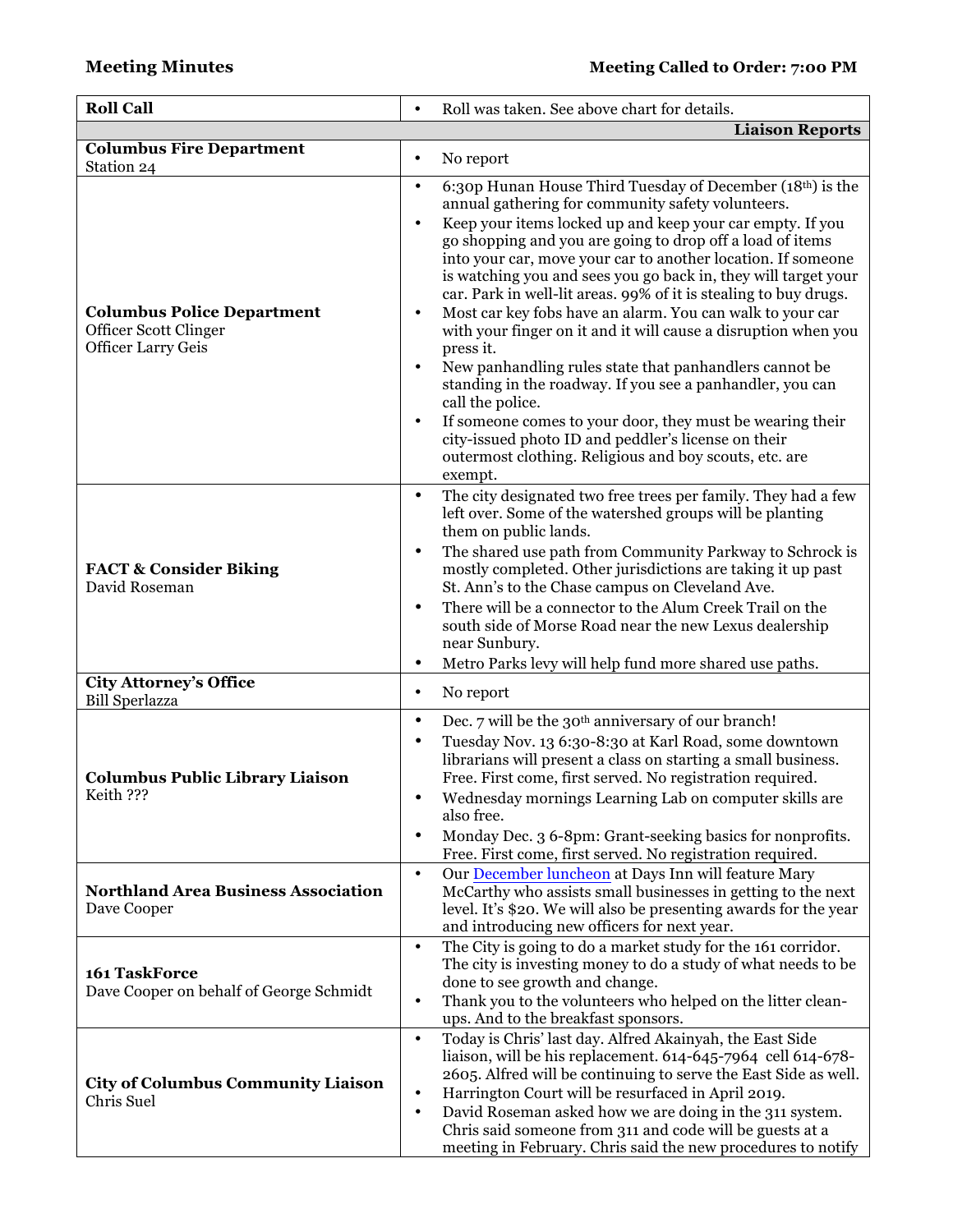|                                                                                                   | the complainant are helping. If residents have ideas or<br>suggestions, please send them along.<br>Dave Paul asked Alicia to request in advance for the 311 reps<br>to bring some stats to the meeting, such as how does<br>Northland compare with the rest of the city, comparison<br>over time, how long does it take them to be resolved. Alicia<br>requested that we also break out stats on Sharon Woods,<br>Woodward Park, Salem, etc.<br>Ken Gilbert noted that residents have planted trees between<br>the sidewalk and street. Chris will check because only the<br>city can plant there without a permit.<br>Traffic light was out at 71 and 161 and it wasn't blinking or<br>$\bullet$<br>anything after dark, which was very dangerous. Chris will<br>find out if its ODOT or the city.<br>Roger asked him to check on lights on 161 west of Hamilton.<br>$\bullet$                                                                                                                                                                                                                                            |
|---------------------------------------------------------------------------------------------------|----------------------------------------------------------------------------------------------------------------------------------------------------------------------------------------------------------------------------------------------------------------------------------------------------------------------------------------------------------------------------------------------------------------------------------------------------------------------------------------------------------------------------------------------------------------------------------------------------------------------------------------------------------------------------------------------------------------------------------------------------------------------------------------------------------------------------------------------------------------------------------------------------------------------------------------------------------------------------------------------------------------------------------------------------------------------------------------------------------------------------|
|                                                                                                   | <b>Selected Discussions</b>                                                                                                                                                                                                                                                                                                                                                                                                                                                                                                                                                                                                                                                                                                                                                                                                                                                                                                                                                                                                                                                                                                |
| <b>Round Table Discussion</b>                                                                     | Troy Alton from Columbus Recreation and Parks has been<br>$\bullet$<br>rescheduled to January 8, 2018.                                                                                                                                                                                                                                                                                                                                                                                                                                                                                                                                                                                                                                                                                                                                                                                                                                                                                                                                                                                                                     |
|                                                                                                   | <b>NCC Officer Reports</b>                                                                                                                                                                                                                                                                                                                                                                                                                                                                                                                                                                                                                                                                                                                                                                                                                                                                                                                                                                                                                                                                                                 |
| <b>Treasurer</b><br>Felix Quachey                                                                 | Treasurer's report is virtually unchanged except for one<br>$\bullet$<br>check that cleared.                                                                                                                                                                                                                                                                                                                                                                                                                                                                                                                                                                                                                                                                                                                                                                                                                                                                                                                                                                                                                               |
| <b>Secretary</b><br>Alice Foeller                                                                 | January meeting on Jan. 8 due to holiday<br>$\bullet$                                                                                                                                                                                                                                                                                                                                                                                                                                                                                                                                                                                                                                                                                                                                                                                                                                                                                                                                                                                                                                                                      |
| <b>Vice President</b><br><b>Roger Davidson</b>                                                    | No report<br>٠                                                                                                                                                                                                                                                                                                                                                                                                                                                                                                                                                                                                                                                                                                                                                                                                                                                                                                                                                                                                                                                                                                             |
| President<br>Alicia Ward                                                                          | <b>See New Business</b><br>$\bullet$                                                                                                                                                                                                                                                                                                                                                                                                                                                                                                                                                                                                                                                                                                                                                                                                                                                                                                                                                                                                                                                                                       |
|                                                                                                   | <b>NCC Committee Reports</b>                                                                                                                                                                                                                                                                                                                                                                                                                                                                                                                                                                                                                                                                                                                                                                                                                                                                                                                                                                                                                                                                                               |
| <b>Nominating Committee</b><br>John Kirkpatrick                                                   | John will be sending out an email requesting nomination for<br>$\bullet$<br>the board. The cutoff date Dec. 23. They have to be on the<br>board of the civic they are representing. Respond so that we<br>can present the nominees in January. We will vote in<br>February. Nominations from the floor are always welcome.                                                                                                                                                                                                                                                                                                                                                                                                                                                                                                                                                                                                                                                                                                                                                                                                 |
| <b>Banquet Committee</b><br>Alicia Ward, Chair                                                    | No report<br>$\bullet$                                                                                                                                                                                                                                                                                                                                                                                                                                                                                                                                                                                                                                                                                                                                                                                                                                                                                                                                                                                                                                                                                                     |
| <b>Independence Day Parade Committee</b><br>Alicia Ward<br>Web site is <b>northlandparade.org</b> | Alicia noted that we need a parade chair. It would be good to<br>get started on that now. We need a detail-oriented person<br>who is willing to follow the guidelines and timelines that<br>have already been established.                                                                                                                                                                                                                                                                                                                                                                                                                                                                                                                                                                                                                                                                                                                                                                                                                                                                                                 |
| <b>Development Committee</b><br>Dave Paul, Chair                                                  | Development Committee schedule is a combined<br>$\bullet$<br>November/December meeting on Nov. 5, 2018 for the last<br>meeting of the year.<br>Several of the applications were tabled last month.<br>$\bullet$<br>The Continental Inn is requesting to be repurposed to an<br>$\bullet$<br>extended stay hotel after investing a lot of money in it. The<br>committee was impressed with the applicant, who clearly<br>wanted to do it right. He needed a variance to get his current<br>density to be accepted as apartment zoning. The second<br>variance was to reduce parking requirements to what he has<br>now. Dave Paul and Bill Logan went with the applicant to<br>meet with the city and get clarification. Finally, the<br>committee recommended approval.<br>Next case was to request variances on a residential project<br>$\bullet$<br>near E. Dublin Granville and Hamilton Rd. We<br>recommended approval.<br>The Speedway near Maize and Morse requested to use<br>$\bullet$<br>automatic changeable text on their fuel signs. Morse Road<br>does not allow scrolling or digital signs, however we make |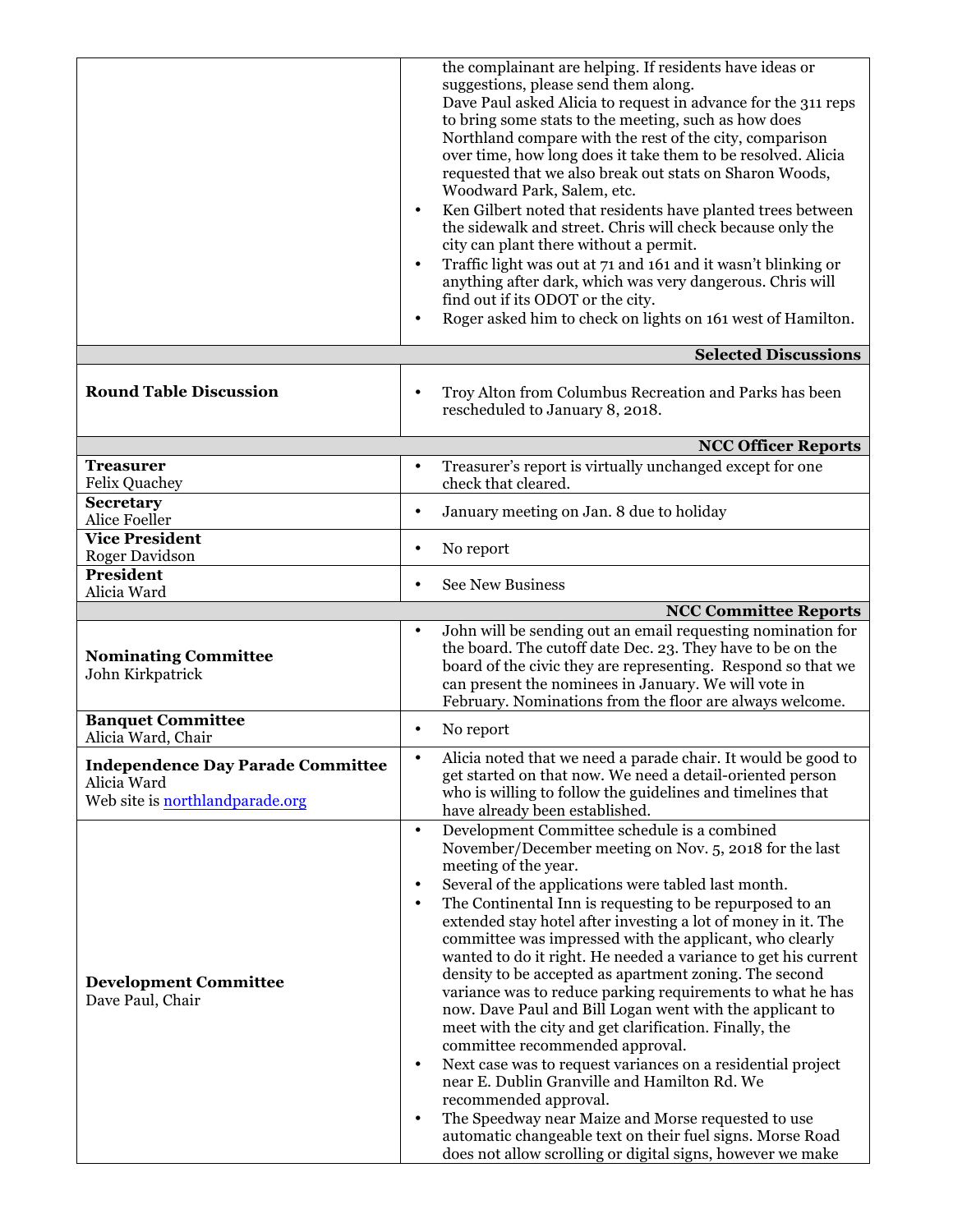|                                                          | exception for fuel signs. We recommended approval                                                                                                                                                                                                                                                                                                                                                                                                                                                                                                                                                                                                                                                                                                                                                                                                                                                                                                                                                                                                                                                                                                                                                                                                                      |
|----------------------------------------------------------|------------------------------------------------------------------------------------------------------------------------------------------------------------------------------------------------------------------------------------------------------------------------------------------------------------------------------------------------------------------------------------------------------------------------------------------------------------------------------------------------------------------------------------------------------------------------------------------------------------------------------------------------------------------------------------------------------------------------------------------------------------------------------------------------------------------------------------------------------------------------------------------------------------------------------------------------------------------------------------------------------------------------------------------------------------------------------------------------------------------------------------------------------------------------------------------------------------------------------------------------------------------------|
| <b>Graphics and Code Task Force</b><br><b>Bill Logan</b> | Bill said counts of non-permitted signs were up due to<br>$\bullet$<br>elections. An employment/staffing agency has also been<br>peppering the neighborhoods with unauthorized signs.<br>We had a record of 70 reports of sign code and zoning<br>$\bullet$<br>violations.<br>Blendon Township is supposed to recognize the sign<br>$\bullet$<br>ordinances in the overlay, but they often don't. There may be<br>a few sign issues brewing on Morse Road because of this<br>issue.<br>David Roseman asked about businesses who are required to<br>$\bullet$<br>plant trees etc., but then a new owner comes and chops them<br>all down to increase visibility. Dave Paul said this is a clear<br>violation. There's only a requirement of one tree per parcel<br>on multi-family and residential. Some landlords are cutting<br>them down to save on leaf removal. Bill Logan noted the<br>Patio Shops is another example. They removed every bit of<br>landscaping, which is a code violation. Garbage enclosures<br>are also an issue, as well as using the new LED lighting,<br>which can be much brighter and exceed the amount of light<br>allowed by code.                                                                                                      |
|                                                          | <b>Additional Discussions</b>                                                                                                                                                                                                                                                                                                                                                                                                                                                                                                                                                                                                                                                                                                                                                                                                                                                                                                                                                                                                                                                                                                                                                                                                                                          |
| <b>Other Old Business</b>                                | No report<br>$\bullet$                                                                                                                                                                                                                                                                                                                                                                                                                                                                                                                                                                                                                                                                                                                                                                                                                                                                                                                                                                                                                                                                                                                                                                                                                                                 |
| <b>Other New Business</b>                                | Motion to remove Blendon Park and Northside Health<br>$\bullet$<br>Advisory Commission from the Northland Community<br>Council by Alice Foeller was seconded by Alicia Ward and<br>unanimously approved.                                                                                                                                                                                                                                                                                                                                                                                                                                                                                                                                                                                                                                                                                                                                                                                                                                                                                                                                                                                                                                                               |
| <b>Open Forum</b><br>Comments, Announcements             | December holiday meeting and dinner options:<br>$\bullet$<br>The group voted 12 to 10 for the Fujiyama Steakhouse Dec. 4<br>at 6:30pm. Brief meeting at 7pm. All are welcome. Invite<br>your board and your friends and family.<br>The Helping Hands Free Clinic has moved to the rear<br>$\bullet$<br>entrance to Epworth Church near Karl and Norma, 5100<br>Karl Road. They have volunteer physicians and nurses, as<br>well as medication dispensing. They see a lot of residents<br>who have chronic diseases. They will also be dispending flu<br>shots. They have counselors as well. They have taken over<br>the east wing, which used to be a daycare.<br>Ken Gilbert has been serving on the Chemical Emergency<br>$\bullet$<br>Preparedness Advisory Council for Franklin County. One of<br>the things we worry about is what if a train derails or a truck<br>overturns with dangerous materials? We advocate an<br>approach known as "Shelter in Place." Take a card and look<br>it over. If you want more for your community, contact the<br>phone number and request more. You can sign up for<br>emergency alerts using the link on the card.<br>www.alertfranklincounty.org<br>Tom from Friendship Village thanked everyone for adapting<br>$\bullet$ |

## **Meeting Adjourned: 8:29 PM**

|                                                       |                                            | <b>NCC Officer contact</b> |
|-------------------------------------------------------|--------------------------------------------|----------------------------|
| President<br>Alicia Ward (Cooper Woods)               | mrsaward@yahoo.com<br>614.634.0623         |                            |
| <b>Vice President</b><br>Roger Davidson (Albany Park) | roger_davidson@hotmail.com<br>614.933.8748 |                            |

to the change of rooms.